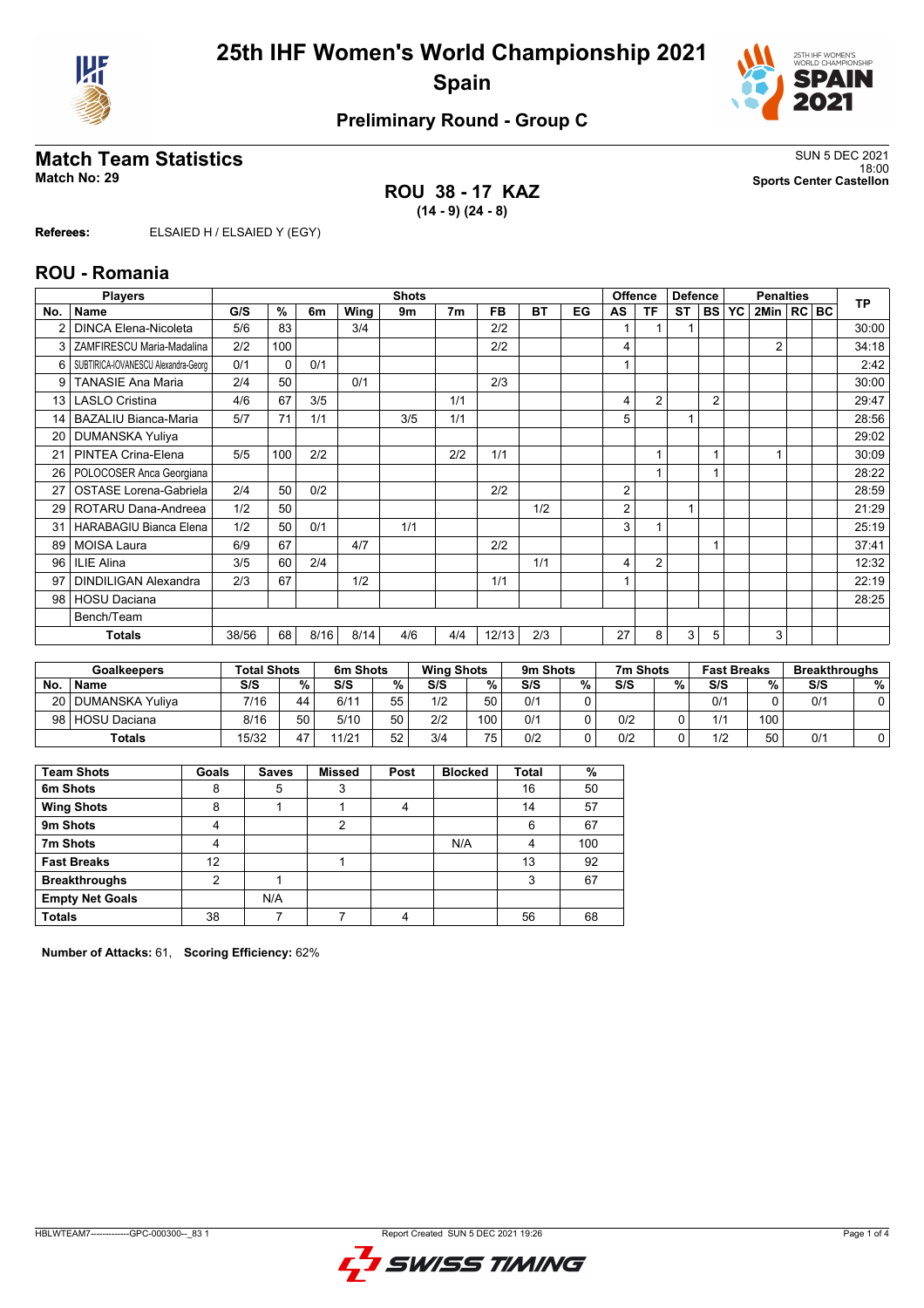

# **25th IHF Women's World Championship 2021 Spain**



#### **Preliminary Round - Group C**

# **Match Team Statistics** SUN 5 DEC 2021

**ROU 38 - 17 KAZ (14 - 9) (24 - 8)**

18:00 **Match No: 29 Sports Center Castellon**

**Referees:** ELSAIED H / ELSAIED Y (EGY)

#### **ROU - Romania**

1/1 1-Post

**Team** Goals / Shots

7-Missed 4-Post

| <b>Players</b>        |        |                  |                    |     |                                          |                                                 |                                   | <b>Shots Distribution</b> |                  |       |          |                |     |                                |              |     |                                                        |               |     |
|-----------------------|--------|------------------|--------------------|-----|------------------------------------------|-------------------------------------------------|-----------------------------------|---------------------------|------------------|-------|----------|----------------|-----|--------------------------------|--------------|-----|--------------------------------------------------------|---------------|-----|
| Goals / Shots         |        |                  |                    |     |                                          |                                                 |                                   |                           |                  |       |          |                |     |                                |              |     |                                                        |               |     |
| 2 DINCA E             |        |                  |                    |     |                                          | 3 ZAMFIRESCU M 6 SUBTIRICA-IOVANESC 9 TANASIE A |                                   |                           |                  |       |          | 13 LASLO C     |     |                                | 14 BAZALIU B |     |                                                        | 20 DUMANSKA Y |     |
| $\sqrt{1/1}$          |        | $\overline{4/4}$ |                    |     |                                          |                                                 |                                   |                           | $\overline{1/1}$ |       |          | 1/1            |     |                                |              |     |                                                        |               |     |
|                       |        |                  |                    |     |                                          |                                                 |                                   | 0/1                       |                  | нτ    | 0/1      |                | 1/1 |                                |              |     |                                                        |               |     |
|                       |        |                  | $\blacksquare$ 1/1 | 1/1 | .                                        |                                                 |                                   | $\blacksquare$ 1/1        |                  | н. н. | 1/1      |                | 1/1 | $\blacksquare$ 3/3             |              | 2/2 |                                                        |               |     |
|                       | 1-Post |                  |                    |     | 1-Missed                                 |                                                 |                                   | 1-Missed                  |                  |       | 1-Missed |                |     | 2-Missed                       |              |     |                                                        |               |     |
| 21 PINTEA C<br>$-3/3$ | 1/1    | 1/1              | H H<br>M 16        | ш   | 26 POLOCOSER A 27 OSTASE L<br>1/1<br>1/1 |                                                 | $0/2$ $\blacksquare$ $0/1$<br>. . | 29 ROTARU D               | $\overline{1/1}$ | D     | 1/1      | 31 HARABAGIU B |     | 89 MOISA L<br>4/4<br>1/1<br>电电 | 1/1          |     | 96 ILIE A<br>$\blacksquare$ $\blacksquare$ 1/1<br>U 11 |               | 2/4 |
| 97 DINDILIGAN A       |        |                  | 98 HOSU D          |     |                                          |                                                 |                                   |                           |                  |       | 1-Missed |                |     | 1-Missed 2-Post                |              |     |                                                        |               |     |
| $\sqrt{1/1}$          | 1/1    |                  | uπ                 |     |                                          |                                                 |                                   |                           |                  |       |          |                |     |                                |              |     |                                                        |               |     |





| 0/1 |     |     |
|-----|-----|-----|
| 4/6 | 5/5 | 2/7 |
| 2/5 | 0/3 | 1/4 |

| <b>20 DUMANSKA Y</b> |     |     |
|----------------------|-----|-----|
| 0/1                  |     |     |
| 1/2                  | 2/2 | 2/5 |
| 1/2                  | 0/1 | 1/3 |
|                      |     |     |
| 98 HOSU D            |     |     |
|                      |     |     |
| 3/4                  | 3/3 | 0/2 |

| GPC-000300-<br>83<br><b>HBLWTEAM7</b> | t Created SUN 5 DEC 2021 19:26<br>Report⊹ |
|---------------------------------------|-------------------------------------------|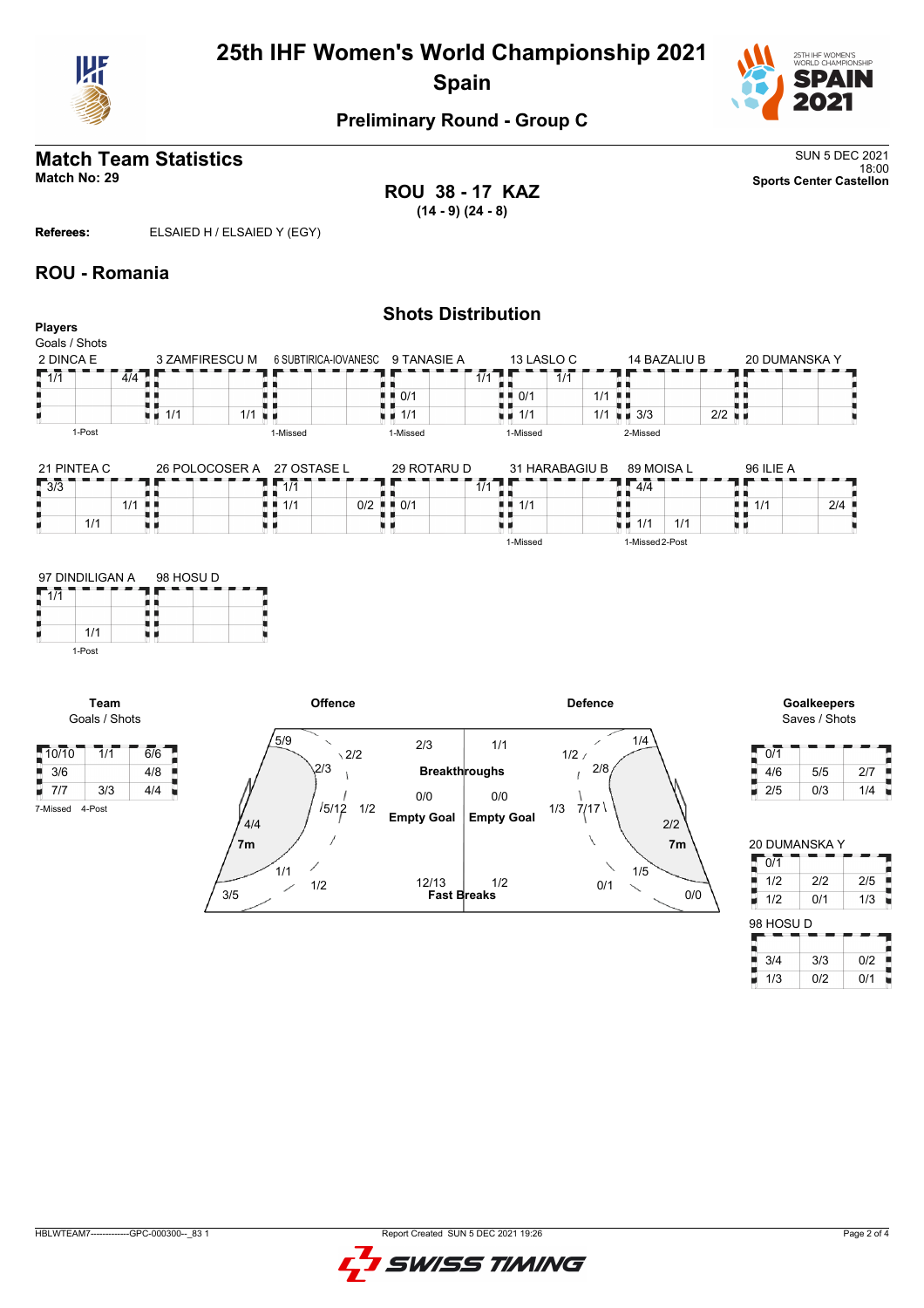



# **Preliminary Round - Group C**

## **Match Team Statistics** SUN 5 DEC 2021

**ROU 38 - 17 KAZ (14 - 9) (24 - 8)**

18:00 **Match No: 29 Sports Center Castellon**

**Referees:** ELSAIED H / ELSAIED Y (EGY)

#### **KAZ - Kazakhstan**

|                 | <b>Players</b>              | <b>Shots</b> |          |       |      |     |                |           |           | <b>Offence</b><br><b>Defence</b> |              |                | <b>Penalties</b> |           |           |              | <b>TP</b> |  |       |
|-----------------|-----------------------------|--------------|----------|-------|------|-----|----------------|-----------|-----------|----------------------------------|--------------|----------------|------------------|-----------|-----------|--------------|-----------|--|-------|
| No.             | <b>Name</b>                 | G/S          | %        | 6m    | Wing | 9m  | 7 <sub>m</sub> | <b>FB</b> | <b>BT</b> | EG                               | AS           | TF             | <b>ST</b>        | <b>BS</b> | <b>YC</b> | 2Min   RC BC |           |  |       |
|                 | POILOVA Iuliaa              |              |          |       |      |     |                |           |           |                                  |              |                |                  |           |           |              |           |  | 45:09 |
| 4               | <b>ZVYAGINA Zlata</b>       | 1/1          | 100      | 1/1   |      |     |                |           |           |                                  |              |                |                  |           |           |              |           |  | 25:41 |
| 7               | SERIKBAYEVA Kamila          | 1/6          | 17       | 0/2   | 1/4  |     |                |           |           |                                  |              |                |                  |           |           |              |           |  | 60:00 |
| 15              | ALEXANDROVA Irina           | 8/14         | 57       | 4/9   |      | 2/2 |                | 1/2       | 1/1       |                                  | $\mathbf{1}$ | $\overline{2}$ |                  |           |           |              |           |  | 60:00 |
| 16              | DAVYDOVA Tatyana            |              |          |       |      |     |                |           |           |                                  |              | 1              |                  |           |           |              |           |  | 14:51 |
| 17              | <b>SEITKASSYM Zhanerke</b>  |              |          |       |      |     |                |           |           |                                  |              |                |                  |           |           |              |           |  | 21:29 |
| 24 <sup>1</sup> | POLUYANKO Natalya           | 0/2          | 0        | 0/1   |      | 0/1 |                |           |           |                                  |              | 1              |                  |           |           |              |           |  | 17:59 |
| 25              | MALYSHEVA Alessya           | 0/2          | $\Omega$ | 0/2   |      |     |                |           |           |                                  |              |                |                  |           |           |              |           |  | 23:45 |
| 26              | NADIROVA Kamilla            |              |          |       |      |     |                |           |           |                                  |              |                |                  |           |           |              |           |  |       |
| 44              | KHASSANOVA Luiza            |              |          |       |      |     |                |           |           |                                  |              |                |                  |           |           |              |           |  |       |
| 55              | STEPANOVA Kristina          | 0/6          | $\Omega$ | 0/4   |      | 0/2 |                |           |           |                                  |              | 1              |                  |           |           |              |           |  | 28:45 |
| 72              | <b>DEGTYAREVA Valentina</b> |              |          |       |      |     |                |           |           |                                  |              |                |                  |           |           |              |           |  |       |
| 77              | JUMADILOVA Tansholpan       | 0/3          | $\Omega$ | 0/3   |      |     |                |           |           |                                  |              | 6              |                  |           |           |              |           |  | 31:55 |
| 96              | <b>ABILDA Dana</b>          | 7/11         | 64       | 5/8   |      | 0/1 | 2/2            |           |           |                                  |              | 3              |                  |           |           |              |           |  | 52:51 |
| 97              | PUPCHENKOVA Xeniya          |              |          |       |      |     |                |           |           |                                  |              |                |                  |           |           |              |           |  |       |
| 99              | PUPCHENKOVA Mariya          |              |          |       |      |     |                |           |           |                                  |              |                |                  |           |           |              |           |  | 37:35 |
|                 | Bench/Team                  |              |          |       |      |     |                |           | 1         |                                  |              |                |                  |           |           |              |           |  |       |
|                 | <b>Totals</b>               | 17/45        | 38       | 10/30 | 1/4  | 2/6 | 2/2            | 1/2       | 1/1       |                                  | 3            | 17             |                  |           |           |              |           |  |       |

|           | <b>Goalkeepers</b>    | <b>Total Shots</b> |                 | 6m Shots |    | <b>Wing Shots</b> |    | 9m Shots |   | 7m Shots |   | <b>Fast Breaks</b> |   | <b>Breakthroughs</b> |     |
|-----------|-----------------------|--------------------|-----------------|----------|----|-------------------|----|----------|---|----------|---|--------------------|---|----------------------|-----|
| <b>No</b> | Name                  | S/S                | %               | S/S      | %  | S/S               | %  | S/S      | % | S/S      | % | S/S                | % | S/S                  | %   |
|           | POILOVA Iuliaa        | 4/33               | 12              | 3/9      | 33 | 1/9               | 11 |          |   | 0/2      |   | 0/11               |   | 0/2                  | 0   |
|           | 16   DAVYDOVA Tatvana | 3/12               | 25              | 2/4      | 50 |                   |    | 0/4      |   | 0/2      |   | 0/1                |   | 1/1                  | 100 |
|           | 26   NADIROVA Kamilla |                    |                 |          |    |                   |    |          |   |          |   |                    |   |                      |     |
|           | <b>Totals</b>         | 7/45               | 16 <sub>1</sub> | 5/13     | 38 | 1/9               |    | 0/4      |   | 0/4      |   | 0/12               |   | 1/3                  | 33  |

| <b>Team Shots</b>      | Goals | <b>Saves</b> | <b>Missed</b> | Post | <b>Blocked</b> | <b>Total</b> | %   |
|------------------------|-------|--------------|---------------|------|----------------|--------------|-----|
| 6m Shots               | 10    | 11           | 2             | 3    |                | 30           | 33  |
| <b>Wing Shots</b>      |       | 3            |               |      |                | 4            | 25  |
| 9m Shots               | 2     |              | 3             |      |                | 6            | 33  |
| 7m Shots               | 2     |              |               |      | N/A            | 2            | 100 |
| <b>Fast Breaks</b>     |       |              |               |      |                | 2            | 50  |
| <b>Breakthroughs</b>   |       |              |               |      |                |              | 100 |
| <b>Empty Net Goals</b> |       | N/A          |               |      |                |              |     |
| <b>Totals</b>          | 17    | 15           | 5             | ີ    | 5              | 45           | 38  |

**Number of Attacks:** 58, **Scoring Efficiency:** 29%